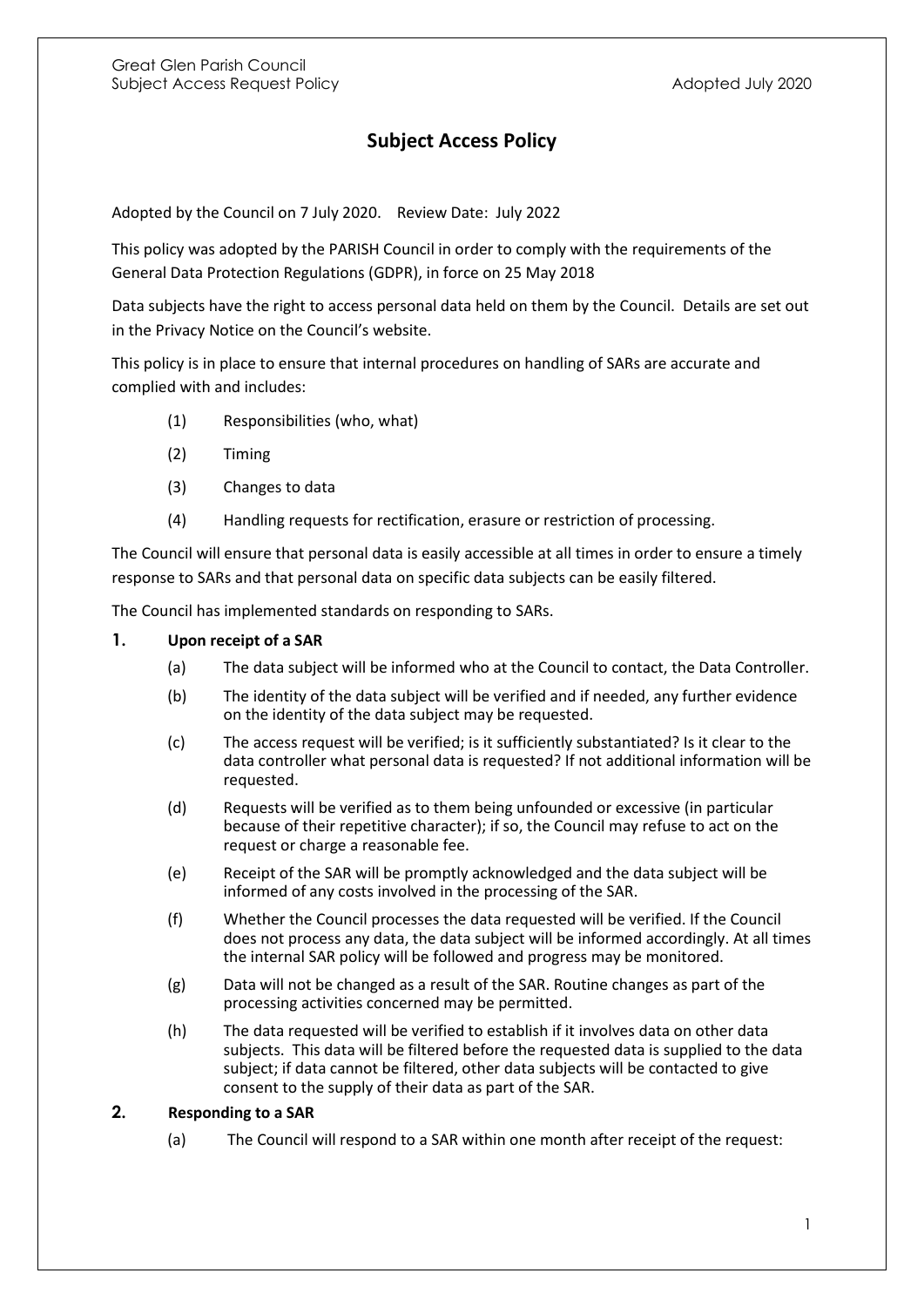- (i) If more time is needed to respond to complex requests, an extension of another two months is permissible, and this will be communicated to the data subject in a timely manner within the first month;
- (ii) if the council cannot provide the information requested, it will inform the data subject on this decision without delay and at the latest within one month of receipt of the request.
- (b) If a SAR is submitted in electronic form, any personal data will be preferably provided by electronic means as well.
- (c) If data on the data subject is processed, the Council will ensure as a minimum the following information in the SAR response:
	- (i) the purposes of the processing;
	- (ii) the categories of personal data concerned;
	- (iii) the recipients or categories of recipients to whom personal data has been or will be disclosed, in particular in third countries or international organisations, including any appropriate safeguards for transfer of data, such as Binding Corporate Rules or EU model clauses
	- (iv) where possible, the envisaged period for which personal data will be stored, or, if not possible, the criteria used to determine that period;
	- (v) the existence of the right to request rectification or erasure of personal data or restriction of processing of personal data concerning the data subject or to object to such processing;
	- (vi) the right to lodge a complaint with the Information Commissioners Office ("ICO");
	- (vii) if the data has not been collected from the data subject: the source of such data;
	- (viii) the existence of any automated decision-making, including profiling and any meaningful information about the logic involved, as well as the significance and the envisaged consequences of such processing for the data subject.
- (d) Provide a copy of the personal data undergoing processing.

## **Implementing the Subject Access Requests Policy – Council Checklist on what MUST be done**

On receipt of a subject access request it must be **forwarded** immediately to The Clerk who will **identify** whether a request has been made under the Data Protection legislation

- 1. A member of staff, and as appropriate, councillor, who receives a request to locate and supply personal data relating to a SAR **must** make a full exhaustive **search** of the records to which they have access.
- 2. All the personal data that has been requested **must** be **provided** unless an exemption applies. (This will involve a search of emails/recoverable emails, word documents, spreadsheets, databases, systems, removable media (for example, memory sticks, floppy disks, CDs), tape recordings, paper records in relevant filing systems.)
- 3. A **response must** be provided within one calendar month after accepting the request as valid.
- 4. Subject Access Requests **must** be undertaken **free of charge** to the requestor unless the legislation permits reasonable fees to be charged.